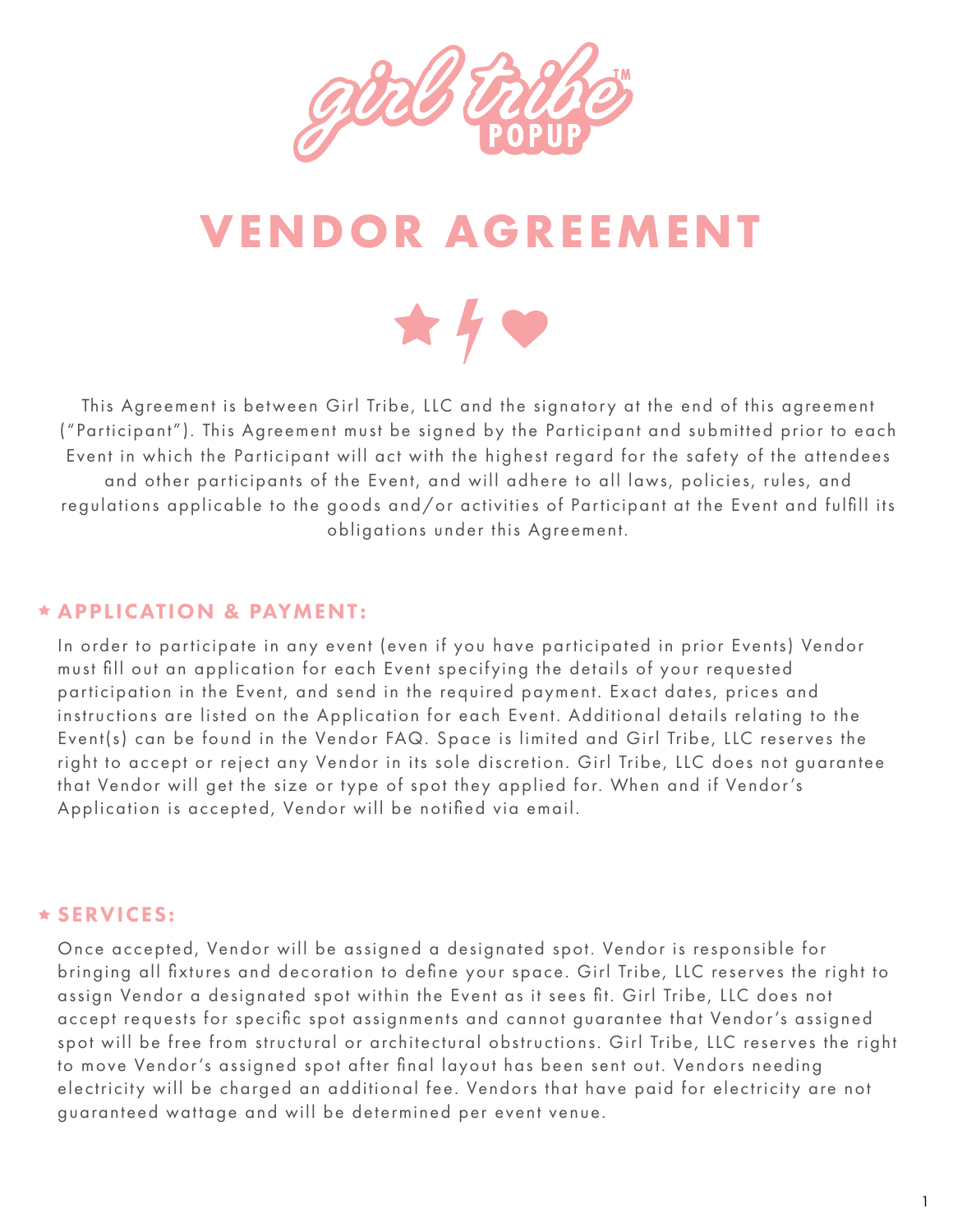#### $\star$  TERM:

This Agreement commences upon your completion of the Application to be a vendor at any Event(s) and shall continue in effect through your participation in such Event(s), unless otherwise terminated in accordance with the terms contained herein.

In connection with the performance of this Agreement, Vendor will learn and become privy to certain proprietary information of Girl Tribe, which includes, but is not limited to, information about the organization, logistics, vendors and suppliers, marketing, operation, and other similar matters of the hosting of a "pop-up" event, meaning a retail and social event where multiple independent retailers are hosted in one central location where a combination of goods, food and beverage, service, and other similar businesses to make their business offerings available to consumers (collectively, the "Proprietary Information"). As a result of this Agreement, Vendor will have access to Girl Tribe's Proprietary Information.

As consideration for the execution and consummation of this Agreement, Vendor agrees that Vendor will not disclose, publish, or use, without Girl Tribe's prior written consent, any Proprietary Information. Without limiting the foregoing, Vendor expressly covenants that Vendor will not, without Girl Tribe's prior written consent, host or assist any third party in hosting any event that is the same or substantially similar to any pop-up event during the 18-month period following the termination of this Agreement within a radius of 50 miles from the location of the event that is the subject of this Agreement.

#### LIABILITY:

Girl Tribe, LLC shall not be responsible for any loss or damage incurred by Vendor, including, without limitation, damage to Vendor's property, loss of sales, stolen property/goods or injury to or death of Vendor (or its agents, employees, and/or personnel). Girl Tribe, LLC's maximum liability arising out of or relating to this Agreement shall not exceed, in the aggregate, the amounts paid to it by Vendor, and in no event shall Girl Tribe, LLC be liable for any consequential, incidental, indirect, punitive or special damages regardless of the cause of such damages. Vendor expressly assumes all risks of loss, damage, liability, injury, or destruction resulting from any cause whatsoever, including but not limited to acts or omissions by Vendor, and hereby releases and waives any claims against Girl Tribe, LLC related to such loss, damage, liability, injury, and/or destruction. Vendor covenants that it shall be fully responsible for any damages resulting from its participation in any Event, and agrees to indemnify, defend, and hold Girl Tribe, LLC (and its officers, employees, agents, vendors, affiliates, and representatives) harmless against any claims arising out of or related to Vendor's participation in any Event, including for claims arising out of Vendor's negligent actions or omissions. Vendor hereby indemnifies and holds Girl Tribe, LLC harmless for any amounts, fees, costs, or expenses incurred by Girl Tribe, LLC as a result of Vendor's violations of any requirements of this Agreement or the property owner's rules and requirements.

#### INSURANCE:

Vendor represents that it has, or will have at the time of the Event, appropriate insurance to cover liability for the types of activities Vendor will conduct at the Event.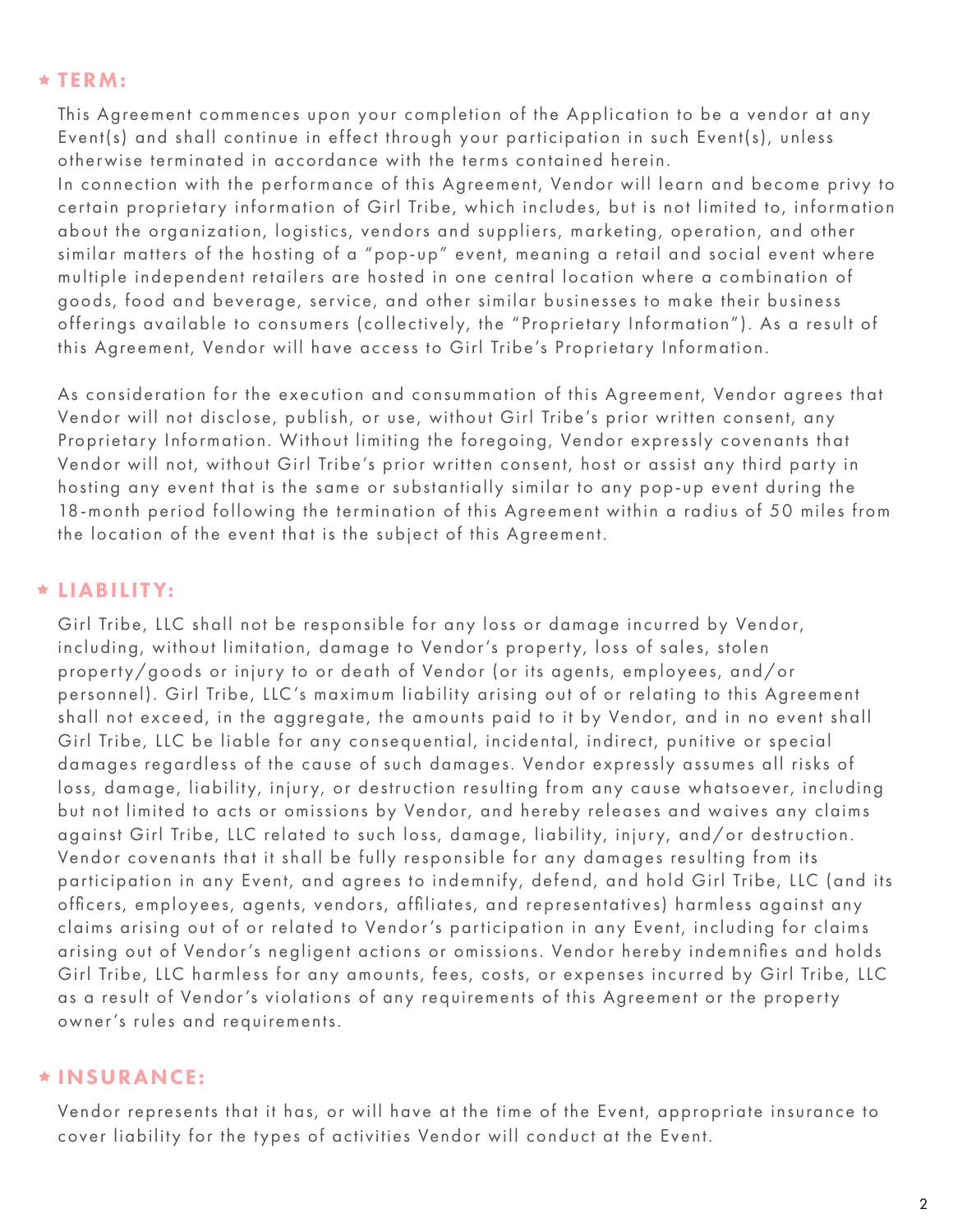#### REPRESENTATIONS AND WARRANTIES:

Girl Tribe, LLC makes no representation, guarantee, or warranty with respect to any Event. All warranties, express or implied, are hereby disclaimed, including, without limitation, the warranties of marketability and fitness for a particular purpose. Girl Tribe, LLC does not guarantee any level of attendance at the Event and there will be no refund to Vendors, under any circumstances, except as expressly provided for herein, even after the Event is over. The vendor list, map, and spot assignments are subject to change without notice.

# CANCELLATIONS: IF THERE IS A CANCELLATION:

1. By Vendor: If Vendor needs to cancel, they must notify Girl Tribe, LLC by email to popup@girltribeco.com. If cancellation notification is received within 24 hours of payment, Vendor will receive a full refund. If Vendor cancels after 24 hours of payment, Vendor will not receive a refund. By cancelling, Vendor forfeits their spot at the Event. There will be no refunds, under any circumstances, after the Event is over.

2. By Girl Tribe, LLC : If a cancellation of the Event by Girl Tribe, LLC is necessary due to unforeseen circumstances, acts of a third party, or other circumstances which (in Girl Tribe, LLC's sole judgment) may compromise the safety of Event participants, then the Event will not be rescheduled and there will be no refunds to Vendor.

#### ASSIGNMENT:

Vendor may not assign this Agreement to any third party, or delegate any of its obligations without the written consent of Girl Tribe, LLC. Only the accepted Vendors will be allowed to sell or distribute their goods or services, and/or conduct activities at the Event.

# **\* TERMINATION:**

This Agreement may be terminated by Girl Tribe, LLC at any time, with or without cause, immediately upon notice to the Vendor.

# $\star$  NON-DISPARAGEMENT:

Neither Girl Tribe nor Vendor will issue, authorize or condone any comments or statements to the media, or to any individual or entity with whom or which the other party or any of its subsidiaries or affiliates has a business relationship, or to any other individual or entity, which disparages, criticizes or otherwise reflects adversely upon such other party or any of its subsidiaries or affiliates or their respective products, services, officers, directors, or employees. The foregoing includes any statements which directly identify the other or taken in context could reasonably cause a regular observer of the speaker to know the identity of the other as the subject of the communication.

# CODE OF CONDUCT:

1. You agree to read and abide by all directives, regulations, and Event rules provided to you, including those sent via email to the email address provided on your Application. Girl Tribe, LLC reserves the right to decline, prohibit, or expel any Vendor exhibit, or prevent any activity, displays, product, or conduct, which (in Girl Tribe, LLC's sole judgment) is out of keeping with the character of the Event or endangers the venue, any attendee, or other vendors. 3